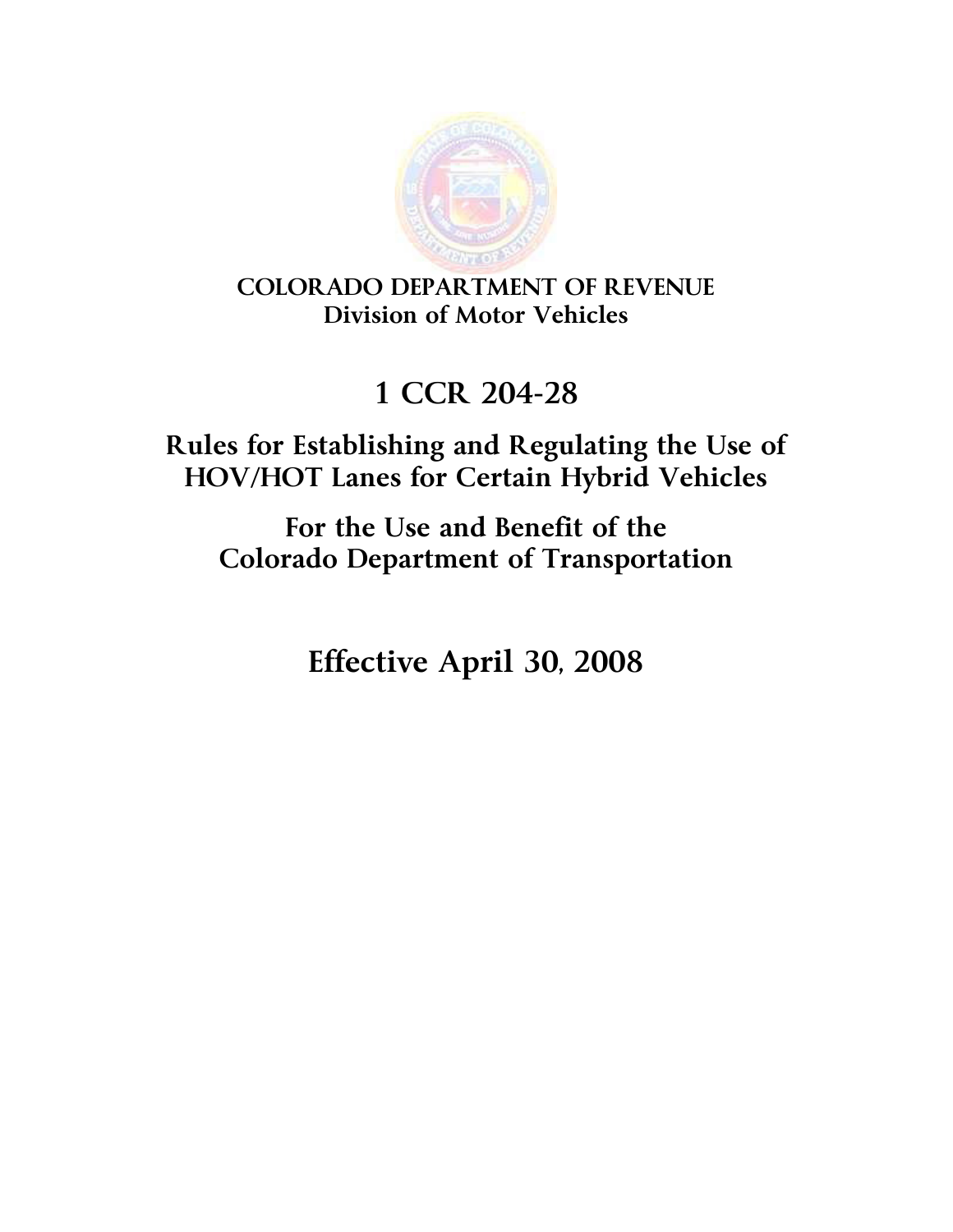#### **COLORADO DEPARTMENT OF REVENUE Division of Motor Vehicles**

#### **RULES FOR ESTABLISHING AND REGULATING THE USE OF HOV/HOT LANES FOR CERTAIN HYBRID VEHICLES**

#### **1 CCR 204-28**

#### **1.0. Statement of Purpose**

The Colorado Department of Transportation intends to implement a program that allows owners of qualifying Hybrid Vehicles to apply for a permit to use High Occupancy Vehicle ("HOV") lanes and High Occupancy Toll ("HOT") lanes through September 30, 2009 unless federal authorization of Hybrid Vehicle use of HOV and HOT lanes is extended. Federal law currently authorizes use of HOV lanes by qualifying low emission and energy-efficient vehicles through September 30, 2009, unless federal authorization of Hybrid Vehicles use of HOV and HOT lanes is extended.The following rules are for identification of Hybrid Vehicles that may use HOV and HOT lane facilities in Colorado as qualifying Hybrid Vehicles and stating the terms of such use.

## **2.0. Statement of Basis and Specific Statutory Authority**

These rules are adopted pursuant to the authority contained in section 42-4-1012 of the Colorado Revised Statutes, and specifically pursuant to section 42-1-204 of the Colorado Revised Statutes. The purpose of these rules is to adopt necessary provisions and uniform procedures to allow the use of HOV and HOT lanes by qualifying Hybrid Vehicles. The Statement of Basis and Specific Statutory Authority, and Statement of Purpose for the rules are hereby incorporated by this reference and made part of these rules.

# **3.0 Definitions**

As used in these rules, unless the context otherwise requires:

- 3.1 "Alternative Fuel," as defined under these rules, means compressed natural gas, propane, ethanol, electricity or any other fuel, but excludes those fuels made, in part or in whole, from petroleum products.
- 3.2 "Alternative Fuel Vehicles" are vehicles propelled with a fuel derived solely from resources other than petroleum. No part of an alternative fuel vehicle, as defined under these rules, may be propelled by petroleum products.
- 3.3 "Department of Transportation" is the Colorado Department of Transportation, its departments and divisions, and includes the Colorado Tolling Enterprise.
- 3.4 "Hybrid Vehicle(s)" are light duty vehicles and light duty trucks up to 8500 lbs. Gross Vehicle Weight Rating ("GVWR"). GVWR must be certified by the U.S. Environmental Protection Agency as meeting the criteria of either paragraph 3.4.1 or 3.4.2 of this section:
	- 3.4.1 It is an alternative fuel vehicle meeting the low emission standards set forth in subsection 3.4.2.1 below;
	- 3.4.2 It meets the following criteria in this paragraph:
		- 3.4.2.1 It must be certified by the U.S. Environmental Protection Agency as low emission vehicles meeting emission standards that are as or more stringent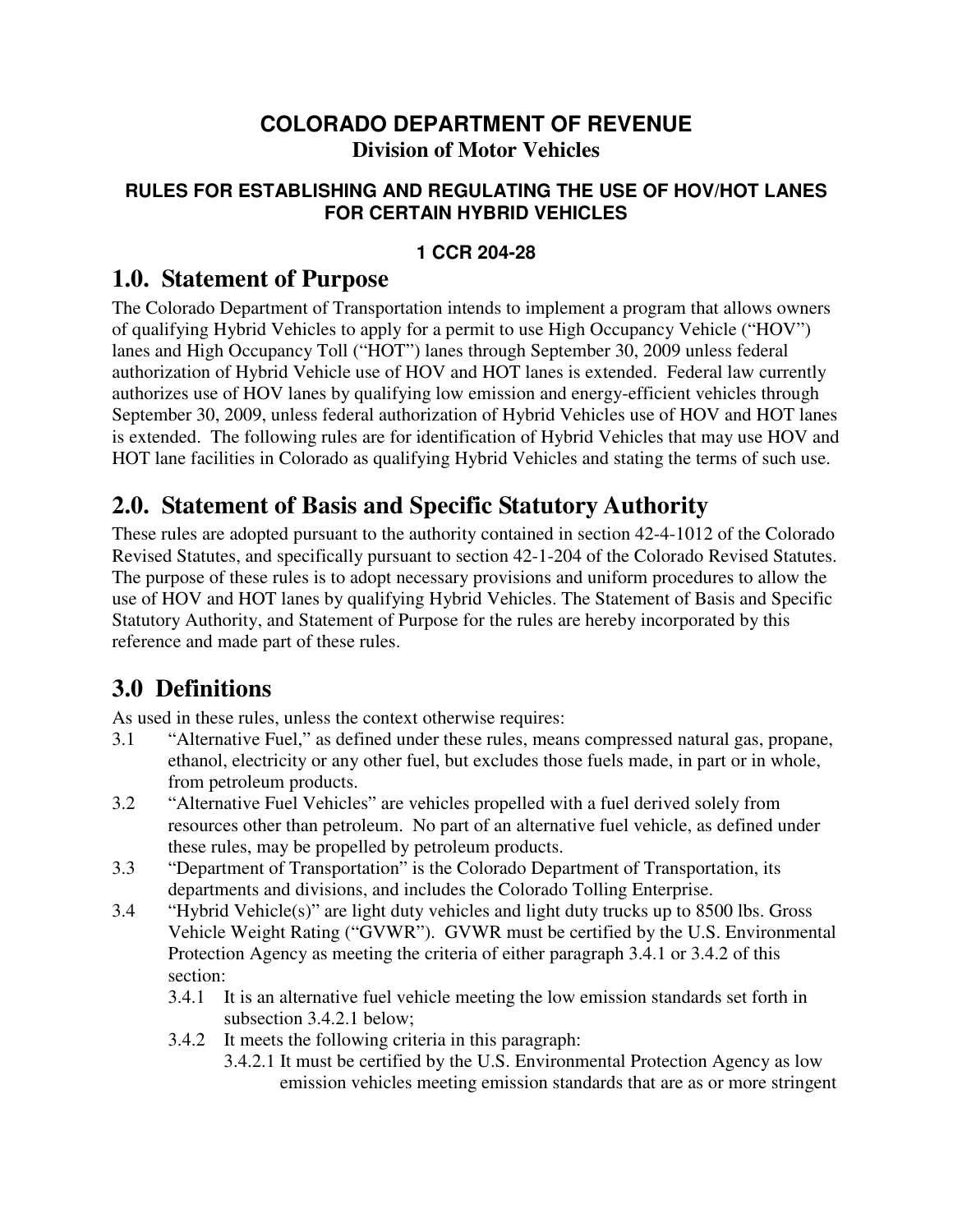than the tier 2 bin 5 emission standards as defined in Table S04-1 of 40 CFR 86.1811-04; and

- 3.4.2.2 The unadjusted city fuel economy of the vehicle must be at least 50 percent higher than the city fuel economy of a comparable gasoline-fueled vehicle as determined under 40 CFR 600.207-93; or
- 3.4.2.3 The unadjusted combined city-highway fuel economy of the vehicle must be at least 25 percent higher than the unadjusted combined city-highway fuel economy of a comparable gasoline-fueled vehicle as determined under 40 CFR 600.207-93; or
- 3.4.2.4 For Hybrid Vehicles with no similar gasoline counterpart, the Department of Transportation will determine the candidate vehicles by calculating the median unadjusted city fuel economy values for all gasoline vehicles in the same comparable vehicle class as defined in the U.S. Environmental Protection Agency's annual Fuel Economy Guide, jointly published by the U.S. Environmental Protection Agency and the U.S. Department of Energy. The Department of Transportation will compare the unadjusted city fuel economy value of the candidate Hybrid Vehicle, as determined under 40 CFR 600.207-93, to the median unadjusted city fuel economy for the comparison vehicle in the same vehicle class.

## **4.0 Identification of Hybrid Vehicles**

- 4.1 The Department of Transportation shall make available a circular sticker or decal at least four inches in diameter, made of bright orange reflective material, to be affixed either to the windshield, to the front of the side-view mirror on the driver's side, or to the front bumper of the vehicle, that clearly distinguishes the Hybrid Vehicles as defined by these rules, from other vehicles. Stickers may not be sold, assigned, used or moved to a vehicle other than the original Hybrid Vehicle to which the sticker was assigned. Upon transfer of title of the original Hybrid Vehicle to another owner, the sticker must be removed from the vehicle.
- 4.2 The Department of Transportation shall make available transponders as part of the automatic vehicle identification system utilized for HOT lanes. The transponders shall identify Hybrid Vehicles qualifying for use under these rules as part of the automatic vehicle identification system. Transponders may not be sold, assigned, used or moved to a vehicle other than the original Hybrid Vehicle to which the transponder was assigned. Upon transfer of title of the original Hybrid Vehicle to another owner, the transponder must be surrendered to the Department of Transportation.
- 4.3 The Department of Transportation shall publish and maintain a listing of all Hybrid Vehicle makes and models eligible for participation in the programs described in these rules. A list of the eligible Hybrid Vehicle makes and models qualifying under these rules is available at www.dot.state.co.us/hybrids after the effective date of this rule.

# **5.0 Permitting of Hybrid Vehicles**

5.1 The owner of a Hybrid Vehicle, as defined under these rules, shall qualify for use of HOV and HOT lanes upon application and receipt of a sticker, a valid permit and transponder from the Department of Transportation.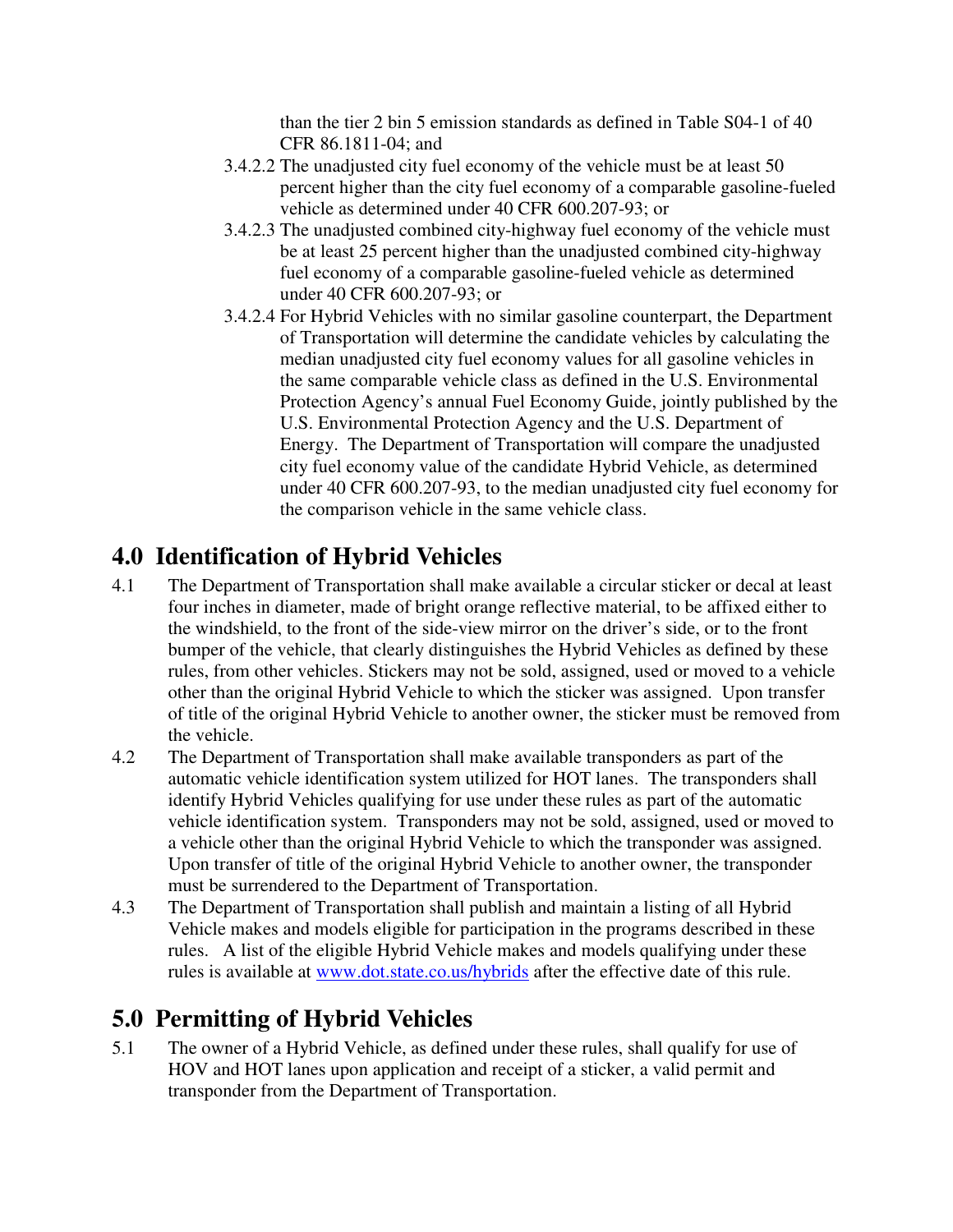- 5.2 The Department of Transportation shall issue permits and the associated stickers and transponders that clearly distinguish the Hybrid Vehicles identified as qualifying Hybrid Vehicles under these rules to the first 2000 qualifying applications as set forth in subparagraph 5.3.
- 5.3 The owner of a Hybrid Vehicle must submit an application, approved and issued by the Department of Transportation that contains the Hybrid Vehicle owner's name, the license plate number, the vehicle identification number of the Hybrid Vehicle and the Hybrid Vehicle make and year model as a condition to obtaining a permit, an identifying sticker and a transponder that allows for the use of qualifying Hybrid Vehicles in HOV and HOT lanes. The application must also include a deposit of a valid credit card or debit card by the registered owner of the Hybrid Vehicle. The credit card or debit card may be utilized to implement tolling upon Hybrid Vehicles in the event degradation of service occurs in HOV and HOT lanes.
- 5.4 Upon a determination by the Department of Transportation that permitting of additional qualifying Hybrid Vehicles will not result in the degradation of service in the HOV and HOT lanes , the Department of Transportation may make additional permits available to Hybrid Vehicles qualifying under these rules.

### **6.0 Duration of Program**

- 6.1 The program allowing use of HOV and HOT lanes, by Hybrid Vehicles qualifying for use under these rules, shall operate from the adoption of these rules and terminate on September 30, 2009, unless federal authorization of Hybrid Vehicle use of HOV and HOT lanes is extended.
- 6.2 Upon termination of this program, all current permittees will be required to surrender any outstanding permits to the Department of Transportation and remove identifying stickers from their vehicles. Upon termination of this program, transponders issued to previously qualifying Hybrid Vehicles shall either be surrendered to CDOT or converted to revenue transponders for qualifying use of HOT lanes. No Hybrid Vehicles previously qualifying for use of HOV and HOT lanes under these rules shall be authorized to continue use of HOV and HOT lanes unless otherwise compliant with requirements for HOV and HOT lane use.

### **7.0 Priority of Vehicles**

- 7.1 The Department of Transportation shall restrict access of qualifying Hybrid Vehicles to HOV and HOT lanes, or portions of those lanes, during periods of peak congestion, following findings by the Department of Transportation as follows:
	- 7.1.1 The lane or portion thereof has degraded below a level of service that is required to be maintained for on-time bus performance for the North I-25 facility as agreed with the Regional Transportation District or a level of service C on other facilities;
	- 7.1.2 The operation or projected operation of the qualifying Hybrid Vehicles in these lanes, or portions thereof, will significantly increase congestion.
- 7.2 The Department of Transportation shall reduce congestion by excluding qualifying Hybrid Vehicles during periods of peak congestion or by charging qualifying Hybrid Vehicle users of HOV and HOT lanes, not otherwise qualifying for use of such lanes, a